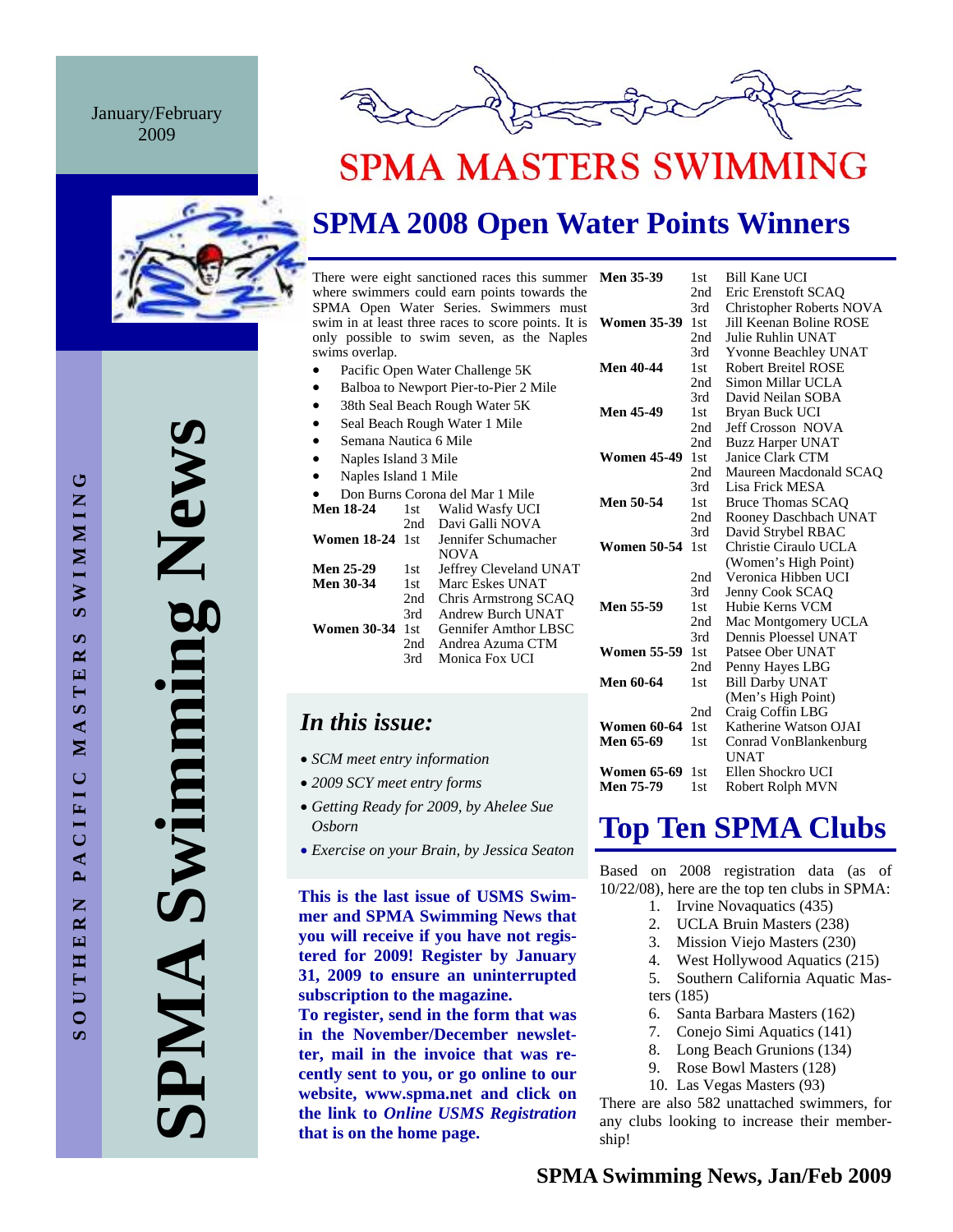# SWIM FOR LIFE!

**SAN LUIS OBISPO, SANTA BARBARA (North) and KERN** Jennifer Glenesk (805) 434-1912; swimcoach@teamkman.org; www.teamkman.org ATASCADERO: No. SLO Masters Kass Flaig (805) 704-9797; kassflaig @hotmail.com<br>BAKERSFIELD: Gold Wave Masters Rafael Guijarro (661) 472-7246; rago@sbcglobal.ne BAKERSFIELD: Gold Wave Masters Rafael Guijarro (661) 472-7246; rago@sbcglobal.net<br>BAKERSFIELD Swim Club John Kraetsch, lkraetsch@bak.rr.com; www.bakersfi BAKERSFIELD Swim Club John Kraetsch, lkraetsch@bak.rr.com; www.bakersfieldswimclub.org<br>
LOMPOC: Lompoc's Other Swim Team Jeff Storie (805) 875-2703; j\_storie@ci.lompoc.ca.us LOMPOC: Lompoc's Other Swim Team Jeff Storie (805) 875-2703; j\_storie@ci.lompoc.ca.us PASO ROBLES: North County Aquatics Spencer Sznejkowski (805) 237-0654; spencersz@yahoo.com; northcountyaquatics.org SAN LUIS OBISPO Masters Philip Yoshida (805) 543-9515; sloswimclub@sbcglobal.net; www.sloswimclub.org SAN LUIS OBISPO: Kennedy Club Fitness Linda Stimson (805) 781-3488 x17; sloaquatics@kennedyclubs.com; www.kennedyclubs.com/slomultiplex<br>SANTA MARIA: Santa Maria Swim Club Mike Ashmore (805) 928-9655; santamariaswim@verizon Mike Ashmore (805) 928-9655; santamariaswim@verizon.com **SANTA BARBARA (South) and VENTURA**  Vic Anderson (805) 403-5425, delphis13@msn.com OJAI: Ojai Masters **Rick Goeden (805) 646-6884; theswimguy@sbcglobal.net**<br>
SANTA BARBARA: UCSB Masters **Rick Coeden (805) 893-2505; ucsbmasters@gmail.co** SANTA BARBARA: UCSB Masters Naya Higashijima (805) 893-2505; ucsbmasters @gmail.com<br>SANTA BARBARA Masters SB Swim Office (805) 966-9757; swimoffice@sbswim.org SANTA BARBARA Masters SB Swim Office (805) 966-9757; swimoffice@sbswim.org<br>SANTA BARBARA: Oceanducks Emilio Casanueva (805) 637-8331; emilio@zapallar.net SANTA BARBARA: Oceanducks Emilio Casanueva (805) 637-8331; emilio@zapallar.net Nancy Kirkpatrick-Reno (818) 469-9972; www.csaswim.com THOUSAND OAKS: Daland Masters Kevin Lane (818) 917-6930; klane56ct@sbcglobal.net; www.dalandswim.com<br>THOUSAND OAKS: South Coast Aquatics Matt Warshaw (805) 660-2082; matt@southcoastwaterpoloclub.com THOUSAND OAKS: South Coast Aquatics Matt Warshaw (805) 660-2082; matt@southcoastwaterpoloclub.com<br>VENTURA COUNTY Masters Jason York (805) 289-9298; jason.e.york@gmail.com; www.buenave VENTURA COUNTY Masters Jason York (805) 289-9298; jason.e.york@gmail.com; www.buenaventuraswimclub.org<br>VENTURA: Rio Mesa Masters Toby Petty (805) 642-6674; tonthego00@sbcglobal.net Toby Petty  $(805)$  642-6674; tonthego $00@$ sbcglobal.net **LOS ANGELES (North)**  LANCASTER: Oasis Masters Tom Otto (661) 948-0057; ottolfixit@hotmail.com<br>PASADENA: Caltech Masters Suzanne Dodd (626) 449-7536; sdodd@ipac.caltecl PASADENA: Caltech Masters Suzanne Dodd (626) 449-7536; sdodd@ipac.caltech.edu<br>PASADENA: Rose Bowl Masters Chad Durieux (626) 564-0330; cdurieux @rosebowlaquat PASADENA: Rose Bowl Masters Chad Durieux (626) 564-0330; cdurieux @rosebowlaquatics.org<br>PORTER RANCH: Porter Valley Masters Amy Lau (818) 523-3981; amylau@earthlink.net; www.pymaste PORTER RANCH: Porter Valley Masters Amy Lau (818) 523-3981; amylau@earthlink.net; www.pvmasters.com<br>SANTA CLARITA Masters Lance O'Keefe; lokeefe@santa-clarita.com; pool: (661) 250-3767 Lance O'Keefe; lokeefe@santa-clarita.com; pool: (661) 250-3767 **LOS ANGELES (Westside)** CALABASAS: City of Calabasas Masters Raine Kishimoto (818) 222-2782 x 110; lkishimoto@cityofcalabasas.com<br>EL SEGUNDO MASTERS City of El Segundo (310) 524-2700 x2738 EL SEGUNDO MÁSTERS City of El Segundo (310) 524-2700 x2738<br>
L.A. WEST: UCLA Bruin Masters Gerry Rodrigues (310) 702-9327; swimpro L.A. WEST: UCLA Bruin Masters Gerry Rodrigues (310) 702-9327; swimpro@pacbell.net<br>WEST HOLLYWOOD Aquatics Gregg Ogorzelec (310) 288-6555 (team hotline); info@v WEST HOLLYWOOD Aquatics Gregg Ogorzelec (310) 288-6555 (team hotline); info@wh2o.org; www.wh2o.org<br>WOODLAND HILLS: Southwest Aq Masters Fred Shaw (818) 347-1637; swamfred@aol.com; www.swam.us Fred Shaw (818) 347-1637; swamfred@aol.com; www.swam.us **LOS ANGELES (Central and South)**  CATALINA Channel Swimming Federation Carol Sing (619) 588-2677; swim@swimcatalina.org; swimcatalina.org<br>L.A. (various locations): SCAQ<br>CAQ Office (310) 390-5700; www.swim.net/scaq L.A. (various locations): SCAQ<br>
L.A. MID-WILSHIRE: Meridian Swim Club Vanessa Mesia (310) 729-2971; vanessamesia@sbc L.A. MID-WILSHIRE: Meridian Swim Club Vanessa Mesia (310) 729-2971; vanessamesia@sbcglobal.net; meridiansportsclub.com<br>L.A. : Los Angeles Athletic Club Masters Skye Conant (213) 625-2211 x3366; skye.conant@laac.net; www.la L.A. : Los Angeles Athletic Club Masters Skye Conant (213) 625-2211 x 3366; skye conant@laac.net; www.laac.com<br>SOUTH GATE Masters Swim Team Patricia Mitchell (323) 563-5446; pmitchell@sogate.org Patricia Mitchell (323) 563-5446; pmitchell@sogate.org **LOS ANGELES (South Bay and East County)**  CARSON/LOS ALAMITOS: Long Beach Grunions Yuji Utsumi; (562) 252-0220; info@lbgrunions.com; www.lbgrunions.com HAWTHORNE: South Bay Swim Team Kathy Davids (310) 643-6523, kdavids@socal.rr.com; www.southbayswimteam.org<br>LA MIRADA: La Mirada Armada Beverly Garman (949) 552-1710; inaccoach@aol.com LA MIRADA: La Mirada Armada Beverly Garman (949) 552-1710; ihaccoach@aol.com LONG BEACH: Alpert JCC<br>
LONG BEACH: Beach Swim Club<br>
Cindy Summers (562) 597-9744; summerscm@hotmail.com LONG BEACH: Beach Swim Club Cindy Summers (562) 597-9744; summerscm@hotmail.com<br>CONG BEACH: Shore Aquatic Masters Matthew Mitchell (818) 398-1048; matty.mitchell@mac.com LONG BEACH: Shore Aquatic Masters Matthew Mitchell (818) 398-1048; matty.mitchell@mac.com; www.shoreaquatics.com<br>LOS ALAMITOS Masters Corey Lakin (562) 430-1073 x511, clakin@ci.los-alamitos.ca.us, www.ci.los-alamitos.c LOS ALAMITOS Masters Corey Lakin (562) 430-1073 x511, clakin@ci.los-alamitos.ca.us, www.ci.los-alamitos.ca.us<br>
MANHATTAN BEACH: Magnum Masters Chuck Milam (310) 592-6010, cdmilam@hotmail.com, www.manhattancc.com<br>
RANCHO PA Chuck Milam (310) 592-6010, cdmilam@hotmail.com, www.manhattancc.com RANCHO PALOS VERDES: Zenith Aquatics Shari Twidwell (310) 937-3535; shari@zapswimming.com<br>TORRANCE : LA Peninsula Swimmers Debi Blair (310) 813-9656; info@lapsmasters.org, www.la Debi Blair (310) 813-9656; info@lapsmasters.org, www.lapsmasters.org **INLAND EMPIRE**  BEAUMONT Masters Christy Arwood (951) 769-2087; christy @nds-ca.net<br>CORONA: Corona Aquatic Team Masters John Salvino (866) SWM-CRNA; coachsalvino@hot CORONA: Corona Aquatic Team Masters John Salvino (866) SWM-CRNA; coachsalvino@hotmail.com MURRIETA: MESA Aquatic Masters Debbie Mone (951) 461-1577; msmone@msn.com; mesaaquatics.com<br>RIVERSIDE: Riverside Aquatics Assn. Eric Tanner (951) 313-9274; ertanner@gmail.com RIVERSIDE: Riverside Aquatics Assn. Eric Tanner (951) 313-9274; ertanner@gmail.com<br>TEMECULA: City of Temecula Masters Gwen WIllcox (951) 694-6410; gwen.willcox @cit TEMECULA: City of Temecula Masters Gwen WIllcox (951) 694-6410; gwen.willcox @cityoftemecula.org<br>YUCAIPA: Masters of Yucaipa Jason Bradbury (951) 845-7458; ystcoach.jason @verizon.net; yuca Jason Bradbury (951) 845-7458; ystcoach.jason@verizon.net; yucaipaswim.org **ORANGE COUNTY**<br>COTO DE CAZA: Coyotes COTO DE CAZA: Coyotes Team Todd Conrad (949) 858-4100 x257; cotocoyotes@gmail.com<br>FULLERTON: FAST Masters Team Bill Jewell, (949) 466-6523; swimbill@sbcglobal.net; fastswi Bill Jewell, (949) 466-6523; swimbill@sbcglobal.net; fastswim.org<br>Buddy Belshe (949) 362-4727 HUNTINGTON BEACH Swim Club<br>HUNTINGTON BEACH: Golden West Swim Club HUNTINGTON BEACH: Golden West Swim Club Erik Andrews (714) 308-2227; slipperyrocks@yahoo.com; goldenwestswimclub.com<br>IRVINE Novaquatics Mike Collins (949) 338-6682, info@novamasters.com; www.novamasters.com IRVINE Novaquatics Mike Collins (949) 338-6682, info@novamasters.com; www.novamasters.com<br>IRVINE: UCI Masters<br>Charlie Schober (949) 824-7946; ctschobe@uci.edu; www.masters.wim.uci.edu IRVINE: UCI Masters Charlie Schober (949) 824-7946; ctschobe@uci.edu; www.masterswim.uci.edu<br>IRVINE: The Sports Club/LA Dan Schoen (949) 975-8400 x6204; danschoen@thesportsclub.com; thesportscl IRVINE: The Sports Club/LA Dan Schoen (949) 975-8400 x6204; danschoen@thesportsclub.com; thesportsclubla.com<br>
LADERA RANCH Masters Evan Forbes (949) 370-0568; e forbes@cox.net LADERA RANCH Masters Evan Forbes (949) 370-0568; e\_forbes @cox.net<br>MISSION VIEJO Masters Mark Moore (949) 233-6521; swimoffice@mvn Mark Moore (949) 233-6521; swimoffice@mvnswim.org; mastersmvnswim.org NEWPORT BEACH: Pacific Coast Aquatics Mark Desmond (949) 306-3599; markdesmond@highhopes.ws; pacificcoastaquatics.org NEWPORT BEACH: Team TYR<br>NEWPORT BEACH Lifeguard Association Jim Turner (949) 644-3046; jturner@nbfd.no NEWPORT BEACH Lifeguard Association Jim Turner (949) 644-3046; jturner@nbfd.net; www.newportlifeguard.org<br>SAN CLEMENTE: San Clemente Swim Masters Rod Snyder (949) 366-1630; rdsnyder4@cox.net SAN CLEMENTE: San Clemente Swim Masters Rod Snyder (949) 366-1630; rdsnyder4@cox.net<br>SAN JUAN CAPISTRANO: Capo Masters Belinda Eschenwald (949) 636-1665; ironbee@co Belinda Eschenwald (949) 636-1665; ironbee@cox.net; www.capomasters.com TUSTIN: SOCAL Aquatics Debra Cruze-Meyer (714) 639-1913; debra@socalaquatics.com Mark Tierney (714) 639-7531; coachmark@orca-aquatics.com YORBA LINDA: East Lake Eagle Rays Mike Pawloski (714) 372-6273; bonuspak@earthlink.net **LAS VEGAS**<br> **HENDERSON Southern Nevada Masters** Frank Lowery (702) 400-2790; flowery719@cox.net; www.lowerysmultisport.com LAS VEGAS: Las Vegas Masters Victor Hecker (702) 247-7788; heckerrealestate@hotmail.com<br>LAS VEGAS: Viva Las Vegas Masters Melissa Gutierrez (702) 480-4321; mjvgutierrez@cox.net Melissa Gutierrez (702) 480-4321; mjvgutierrez@cox.net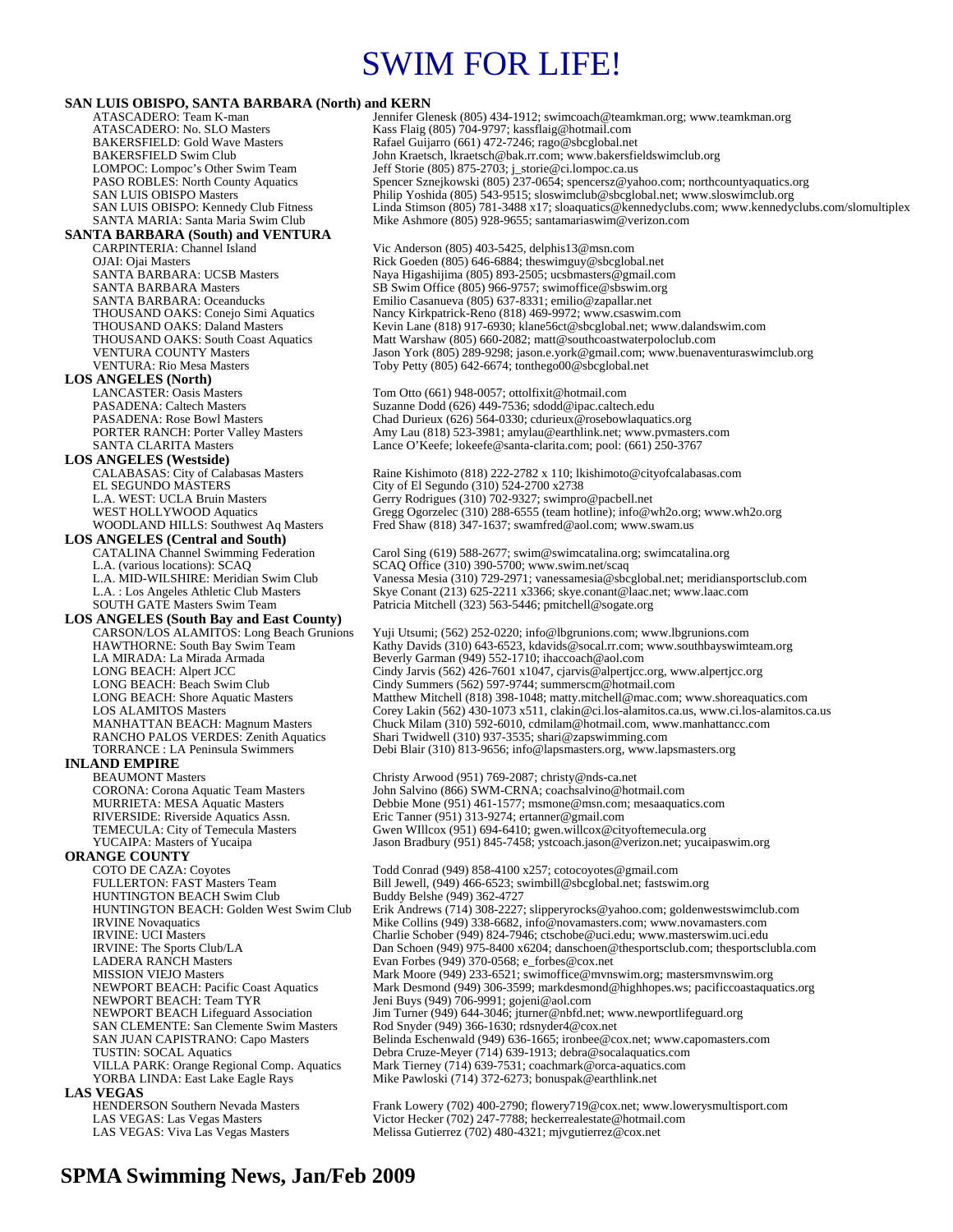# SPMA Competition Information and Instructions

**Rules:** Current USMS and SPMA rules will govern. All events are timed finals. Swimmers must check in with the Clerk of Course for deck seeded events that they wish to swim. After an event has been officially closed, swimmers may not check in. Age as of the last day of the meet determines age group for the meet for short course yards, and age as of December 31st of the year of competition determines age for long course and short course meters meets. You must be 18 years of age to register with SPMA and compete in meets.

**Eligibility:** Events are open to any **current** USMS registered swimmer or a foreign swimmer with a valid travel permit. SPMA swimmers are encouraged to submit their registration application with the submitted entry card, if NOT currently registered.

**Affiliation:** A swimmer's affiliation as stated on the consolidated entry card, if valid as of the first day of the meet, will apply throughout the meet, except that swimmers may unattach at any time.

**Submitted Times:** Please enter your best time, a reasonable estimate or a workout time. All times must be submitted on a SPMA consolidated entry card or a copy of a SPMA consolidated entry card (below). Do not mail in the meet entry form.

**Entry Confirmation:** To avoid any concern regarding receipt of entry card, enclose a self-addressed stamped envelope or postcard or mail card "Return Reply Request". No certified, registered or special delivery mail will be accepted. Receipt of entry will not be verified by phone.

**Strictly Forbidden**: Entering more than 5 individual events per day; using hand paddles in warm-up areas; diving in warm-ups unless in designated sprint lanes (entering the warm-up pool must be done with feet first with one hand in contact with the pool deck); use of any pacing device in competition; and smoking in any area where swimmers may be present.

**Open Water**: Swimmers using non-porous neoprene swim suits, wetsuits, or other non-porous attire will be ineligible for awards or place points.

> *Check out our website www.spma.net for up-to-date information*

SOUTHERN PACIFIC MASTERS ASSOCIATION • CONSOLIDATED ENTRY CARD

|                             | Female USMS $\#$ $-$<br>Male<br>Name |              |                                       |                                                                                                      |              |  |                                                                                                                                                                                                                                |                                  |                  |                  |              |  |                                          |
|-----------------------------|--------------------------------------|--------------|---------------------------------------|------------------------------------------------------------------------------------------------------|--------------|--|--------------------------------------------------------------------------------------------------------------------------------------------------------------------------------------------------------------------------------|----------------------------------|------------------|------------------|--------------|--|------------------------------------------|
|                             |                                      |              |                                       | Age__________                                                                                        |              |  | Club and the contract of the contract of the contract of the contract of the contract of the contract of the contract of the contract of the contract of the contract of the contract of the contract of the contract of the c |                                  | $Phone ($ $)$    |                  |              |  |                                          |
| Event<br>No.                | <b>FREESTYLE</b><br>(Submitted Time) | Event<br>No. | <b>BACKSTROKE</b><br>(Submitted Time) |                                                                                                      | Event<br>No. |  | <b>BREASTSTROKE</b><br>(Submitted Time)                                                                                                                                                                                        | Event<br>No.                     | <b>BUTTERFLY</b> | (Submitted Time) | Event<br>No. |  | <b>INDIV. MEDLEY</b><br>(Submitted Time) |
|                             | 50<br>100                            |              | 50<br>100                             |                                                                                                      |              |  | 50<br>100                                                                                                                                                                                                                      |                                  |                  | 50<br>100        |              |  | 100<br>200                               |
|                             | 200                                  |              | 200                                   |                                                                                                      |              |  | 200                                                                                                                                                                                                                            |                                  |                  | 200              |              |  | 400                                      |
|                             | 400/500<br>800/1000<br>1500/1650     |              | Total                                 | Meet ____________________<br>No. of events ________ $\times$ \$ ________ = \$ _________<br>Surcharge |              |  |                                                                                                                                                                                                                                | FOR OFFICE USE ONLY<br>Amt Rec'd |                  |                  |              |  |                                          |
| Include a copy of USMS card |                                      |              |                                       | Signature on back is REQUIRED!<br>Include a copy of USMS card                                        |              |  |                                                                                                                                                                                                                                |                                  |                  |                  |              |  |                                          |

Late or incomplete entries (no fee, incomplete entry card, incomplete enty data) or entries postmarked after due date MAY **BE REJECTED!** 

ALL MASTERS swimmers are required to send a photo-copy of their USMS card with their entry card. ALL Masters swimmers may be asked to show their USMS card if requested at the meet.

"I, the undersigned participant, intending to be legally bound, hereby certify that I am physically fit and have not been otherwise informed by a physician. I acknowledge that I am aware of all the risks inherent in Masters swimming (training and competition), including possible permanent disability or death, and agree to assume all of those risks. AS A CONDITION OF MY PARTICIPATION IN THE MASTERS SWIMMING PROGRAM OR ANY ACTIVITIES INCIDENT THERETO, I HEREBY WAIVE ANY AND ALL RIGHTS TO CLAIMS FOR LOSS OR DAMAGES, INCLUDING ALL CLAIMS FOR LOSS OR DAMAGES CAUSED BY THE NEGLIGENCE, ACTIVE OR PASSIVE, OF THE FOLLOWING: UNITED STATES MASTERS SWIMMING, INC., THE LOCAL MASTERS SWIMMING COMMITTEES, THE CLUBS, HOST FACILITIES, MEET SPONSORS, MEET COMMITTEES, OR ANY INDIVIDUALS OFFICIATING AT THE MEETS OR SUPERVISING SUCH ACTIVITIES.

In addition, I agree to abide by and be governed by the rules of USMS."

### PLEASE SIGN:

Is this your first Masters Meet? Yes No

Read the meet information sheet carefully. Make your check payable as shown on the meet information sheet and mail it to the address shown. 12/94

|                                                | <b>DATE</b> |  |  |
|------------------------------------------------|-------------|--|--|
| Non-SPMA swimmers please include your address: |             |  |  |

Street:

City, State, Zip: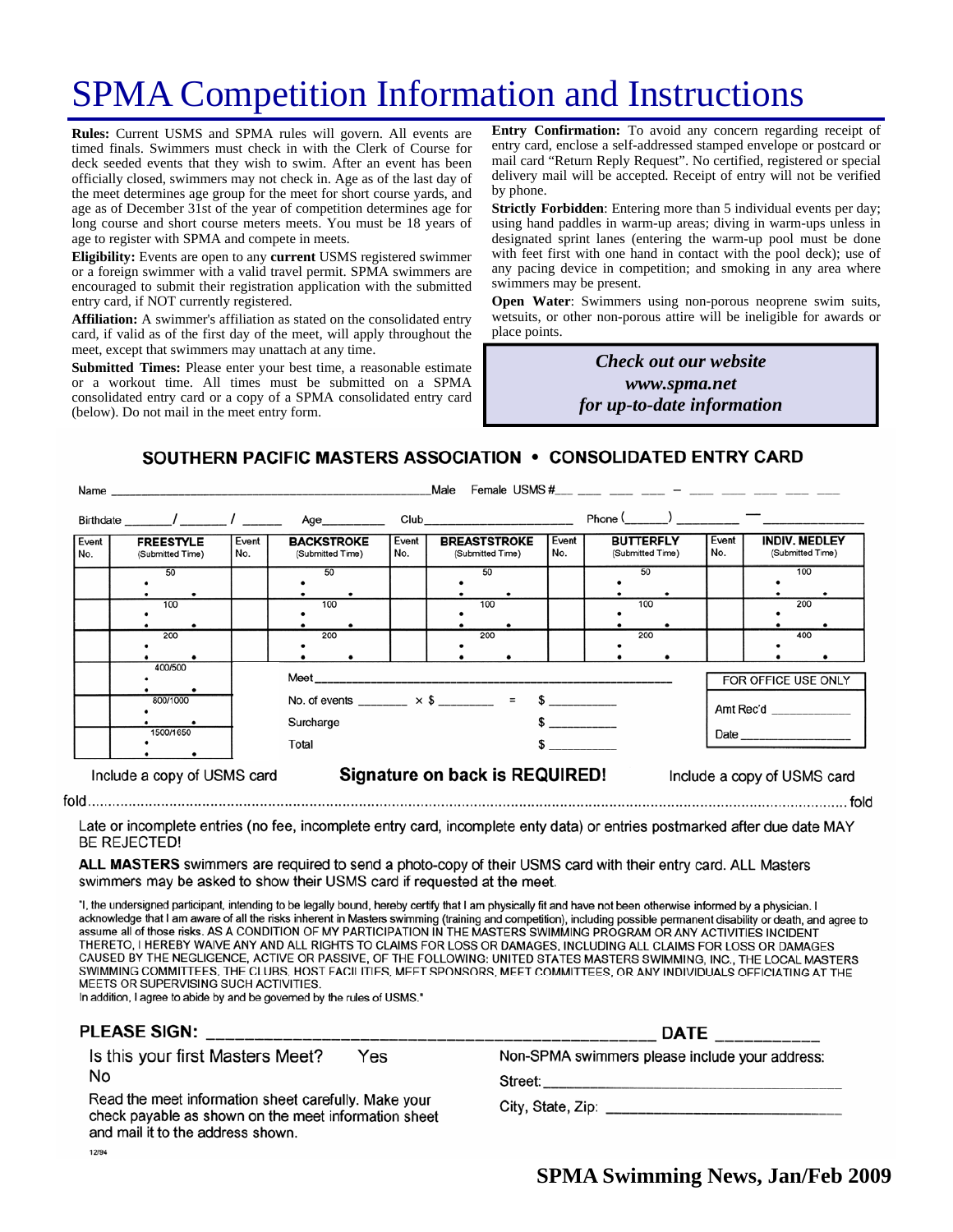## **Las Vegas Masters Vegas Free Play SCY Meet Saturday, January 24th, 2009**

### Sanction number: 339-001

Desert Breeze Park, 8275 W. Spring Mountain Road, indoor 50 meter by 25-yard pool. Six lanes will be available for warm-up.

**Directions:** From the I-15 Fwy., take the Flamingo Road exit (#38). Take Flamingo Road west for 3.54 miles. Turn right onto South Rainbow Blvd. and go 0.78 miles. Turn left onto Spring Mountain Road and go 1.70 miles. The pool is on the left.

**Entries:** The pre-entry postmark deadline is Monday, January 19th, 2009. Deck entries will close at 12:30 p.m. for the first six events. Age on January 24th determines age group for the meet. You must be at least 18 to compete.

**Seeding:** All events will be deck-seeded slowest to fastest, by entered time, ages and genders combined. Check-in is not required in order to be deck seeded, except swimmers must check in to swim the 500 yd. Freestyle and the 400 yd. Individual Medley.

**Relays:** All relays will be deck entered. Relay fees are \$2.00 per relay due upon entry. For each relay swimmer who is not entered in individual events, a fee of \$5.00 and a signed liability release must be submitted with the relay entry.

**Awards:** Individual: SPMA ribbons for places 1 to 3. Relay: SPMA ribbons for first place.

**Special Awards**: Events marked VFP (Vegas Free Play) will have special awards from local casinos for "free play" at the casino. Winners of age groups will be eligible for coupons redeemable at Las Vegas casinos. You must be at least 21 years of age in order to get a VFP coupon.

**Entry Fees:** \$2.00 for each individual event entered and a \$10.00 surcharge per swimmer. For swimmers in relays only, the fee is \$5.00. NOTE: deck entrants will pay an additional \$10.00 entry charge.

#### **Checks payable to**: Las Vegas Masters

Mail consolidated entry card, a copy of your 2009 USMS card, and check to: Las Vegas SCY Meet, P. O. Box 204, Lake Forest, CA 92609-0204.

**Questions:** Meet Director, Victor Hecker, (702) 247-7788; Meet Entries, Robert Mitchell, mitchellrobert@cox.net, (949) 689- 7946.

### **Saturday, January 24, 2009**

Warm-up at noon

- Events start at 1:00 p.m.
- 1. 500 yd. Freestyle
- 2. 200 yd. Mixed Medley Relay
- 3. 100 yd. Individual Medley
- 4. 50 yd. Butterfly
- 5. 100 yd. Backstroke
- 6. 200 yd. Freestyle
- 7. 50 yd. Breaststroke
- 8. 200 yd. Mixed Freestyle Relay
- 9. 100 yd. Butterfly
- 10. 50 yd. Freestyle (VFP-1)
- 11. 50 yd. Backstroke
- 12. 400 yd. Individual Medley
- 13. 100 yd. Breaststroke
- 14. 100 yd. Freestyle (VFP-2)

## **UC-Irvine Masters SCY Meet Sunday, February 8th, 2009**

### Sanction number: 339-002

UCI Pool is located on the UCI campus, an outdoor, 8-lane competition pool with a warm-up area.

**Directions:** From the north, take the Jamboree Rd. exit from I-405. Turn right on Jamboree Rd, left on Campus Dr., and right on West Peltason. The pools is ahead on the right. From the south, take the University Dr. exit from I-405. Turn left on University, left on Campus Dr., right on West Peltason. The pool is ahead on the right. Park in the Mesa Parking Structure at Mesa Rd and West Peltason (\$7/day).

**Entries:** The pre-entry postmark deadline is Saturday, February 2nd, 2009. Deck entries will close at 8:30 a.m. for 500 yd Freestyle, and at 10:00 a.m. for all other events. Age on February 8th determines age group for the meet. You must be at least 18 to compete.

**Seeding:** All events will be deck-seeded slowest to fastest, by entered time, ages and genders combined. Check-in is not required in order to be deck seeded, except swimmers must check in to swim the 500 yd. Freestyle.

**Relays:** All relays will be deck entered. For each relay swimmer who is not entered in individual events, a fee of \$5.00 and a signed liability release must be submitted with the relay entry.

**Awards:** Individual: SPMA ribbons for places 1 to 3. Relay: SPMA ribbons for first place.

**Entry Fees:** \$25.00 per swimmer flat fee (pre-entry or deck entry). For swimmers in relays only, the fee is \$5.00.

#### **Checks payable to**: UC Regents

Mail consolidated entry card, a copy of your 2009 USMS card, and check to: Charlie Schober, UCI Crawford Hall, Irvine, CA 92697- 4500.

**Questions:** Meet Director, Charlie Schober, (949) 824-7946, ctschobe@uci.edu.

### **Sunday, February 8, 2009**

Warm-up at 8:00 a.m.

500 yd. Freestyle starts at 9:00 a.m.

1. 500 yd. Freestyle

Additional warm-up after 500 Event #2 starts at 10:30 a.m.

- 2. 200 yd. Freestyle Relay (men, women, mixed)
- 3. 200 yd. Individual Medley
- 4. 50 yd. Backstroke
- 5. 100 yd. Butterfly
- 6. 200 yd. Freestyle
- 7. 100 yd. Backstroke
- 8. 50 yd. Freestyle
- 9. 100 yd. Breaststroke
- 10. 100 yd. Freestyle
- 11. 50 yd. Butterfly
- 12. 50 yd. Breaststroke
- 13. 100 yd. Individual Medley
- 14. 200 Medley Relay (men, women, mixed)

*Please read the general information on entering swim meets on the third page of this newsletter!*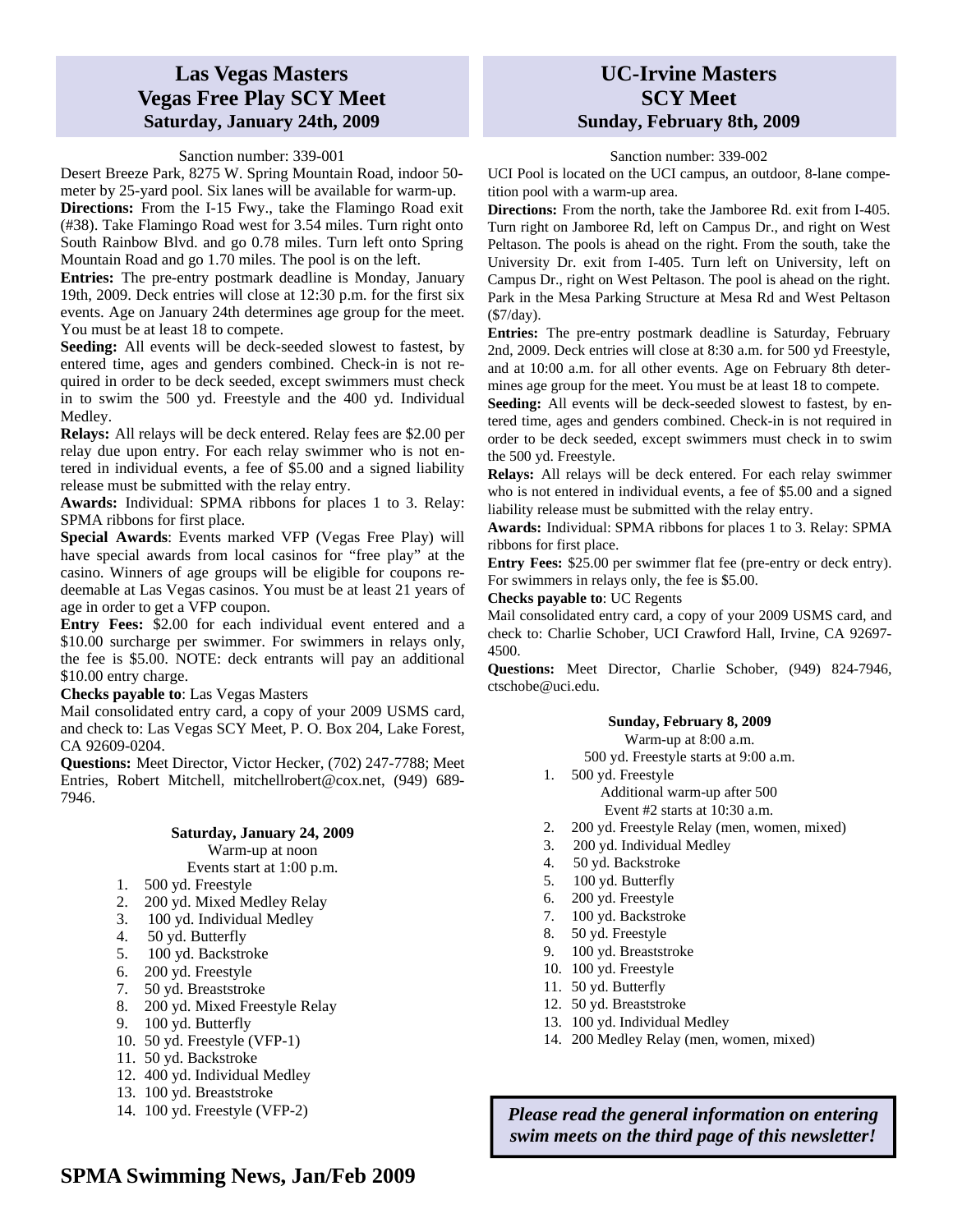# **FAST Masters Short Course Yards Meet Sunday, February 22nd, 2009**

Sanction number: 339-003

Janet Evans Swim Complex, 801 W Valencia Ave, Fullerton, outdoor 10 lane, 25-yard competition pool, with separate warm-up lanes available.

**Directions:** From the 91 Fwy take the Euclid Ave exit. Go north on Euclid to Valencia and turn right on Valencia. The swim complex is located on the left.

**Entries:** The pre-entry postmark deadline is Saturday, February 14th. Deck entries will close at 8:45 a.m. for the 1650 yd. Freestyle and at the conclusion of the 1650 yd. Freestyle for all other events. The 1650 will be limited to four heats. Age on February 22nd determines age group for the meet. You must be at least 18 to compete.

**Seeding:** All events will be deck seeded slowest to fastest, by entered time, ages and sexes combined. Check-in is not required in order to be deck seeded, except swimmers must check in to swim the 1650 yd. Freestyle.

**Relays:** All relays will be deck entered. For each relay swimmer who is not entered in individual events, a fee of \$5.00 and a signed liability release must be submitted with the relay entry. There are no additional fees for relays.

**Awards:** Individual: ribbons for places 1 to 3. Relay: ribbons for first place.

**Entry Fee:** \$20.00 per swimmer flat fee. Deck entries are allowed for \$30.00 flat fee. For swimmers in relays only, the fee is \$5.00.

**Checks payable to**: FAST Swimming

Mail consolidated entry card, a copy of your 2009 USMS card, and check to: FAST Masters Meet, P. O. Box 5468, Fullerton, CA 92838.

**Snack Bar**: A snack bar will be available on site for water, Gatorade, and energy snacks.

**Questions**: Meet Director, Terry Merlihan, (714) 693-3991, themerlihans@earthlink.net

### **Sunday, February 22, 2009**

1650 Warm-up at 8:00 a.m. Meet starts at 9:00 a.m.

1. 1650 yd. Freestyle

Additional warm-up after 1650 Event #2 starts at noon

- 2. 50 yd. Breaststroke
- 3. 100 yd. Freestyle
- 4. 50 yd. Backstroke
- 5. 100 yd. Individual Medley
- 6. 50 yd. Butterfly
- 7. 400 yd. Freestyle Relay (Men, Women, or Mixed)
- 8. 100 yd. Backstroke
- 9. 200 yd. Individual Medley
- 10. 50 yd. Freestyle
- 11. 100 yd. Breaststroke
- 12. 100 yd. Butterfly
- 13. 200 yd. Freestyle
- 14. 200 yd. Medley Relay (Men, Women, or Mixed)

# **Caltech Pentathlon SCY Swim Meet Sunday, March 8th, 2009**

### Sanction number: 339-004

**Location and Directions:** 1201 E. California Blvd, Pasadena. The Caltech facility is an outdoor, eight-lane, 25-yard, all-deep pool with a separate 25-yard warm-up pool. Take Hill Avenue south from the 210 Fwy. After 1.2 miles, turn right on California Blvd. Go to the second stop light and turn left into the parking lot. Continue past the tennis courts to the gym. The pool is located west of Brown Gym. Or take the 110 Fwy. North until it ends. Go 1 mile and turn right on California Blvd., and continue 2 miles to Caltech. Parking is free on weekends.

**Entries:** The pre-entry postmark deadline is Friday, February 27th. Deck entries close at 9:15 a.m. sharp! Age on March 8th determines age group for the meet. You must be at least 18 to compete.

**Seeding:** All events will be deck seeded slowest to fastest, by entered time, ages and sexes combined.

**Awards:** Custom pentathlon awards will be given to the top three finishers in each age group. The swimmer with the lowest cumulative time for all five events shall be declared the winner. A swimmer must swim all five events to be considered for an award.

**Entry Fees:** \$20.00 flat fee per swimmer. Deck entries are allowed for \$30.00. Late entries and entries received without payment will be treated as deck entries and charged the deck entry fee.

**Checks payable to**: Caltech Masters

Mail consolidated entry card, a copy of your 2009 USMS card, and check to: Caltech Pentathlon, c/o Suzanne Dodd, 211 Eastern Ave., Pasadena, CA 91107.

**Questions:** Meet Director, Suzanne Dodd, (626) 449-7536.

### **Sunday, March 8, 2009**

Warm-up at 9:00 a.m. Meet starts at 10:00 a.m.

- 1. 50 yd. Butterfly
- 2. 50 yd. Backstroke
- 3. 50 yd. Breaststroke
- 4. 50 yd. Freestyle
- 5. 100 yd. Individual Medley

# Expand your horizons!

Take a trip to a swim meet in a neighboring LMSC. For up-to-date information check out these websites:

San Diego-Imperial: www.simasterswim.org

New Mexico: www.zianet.com/pdjang/nmms/ index.htm

Arizona: www.azlmsc.org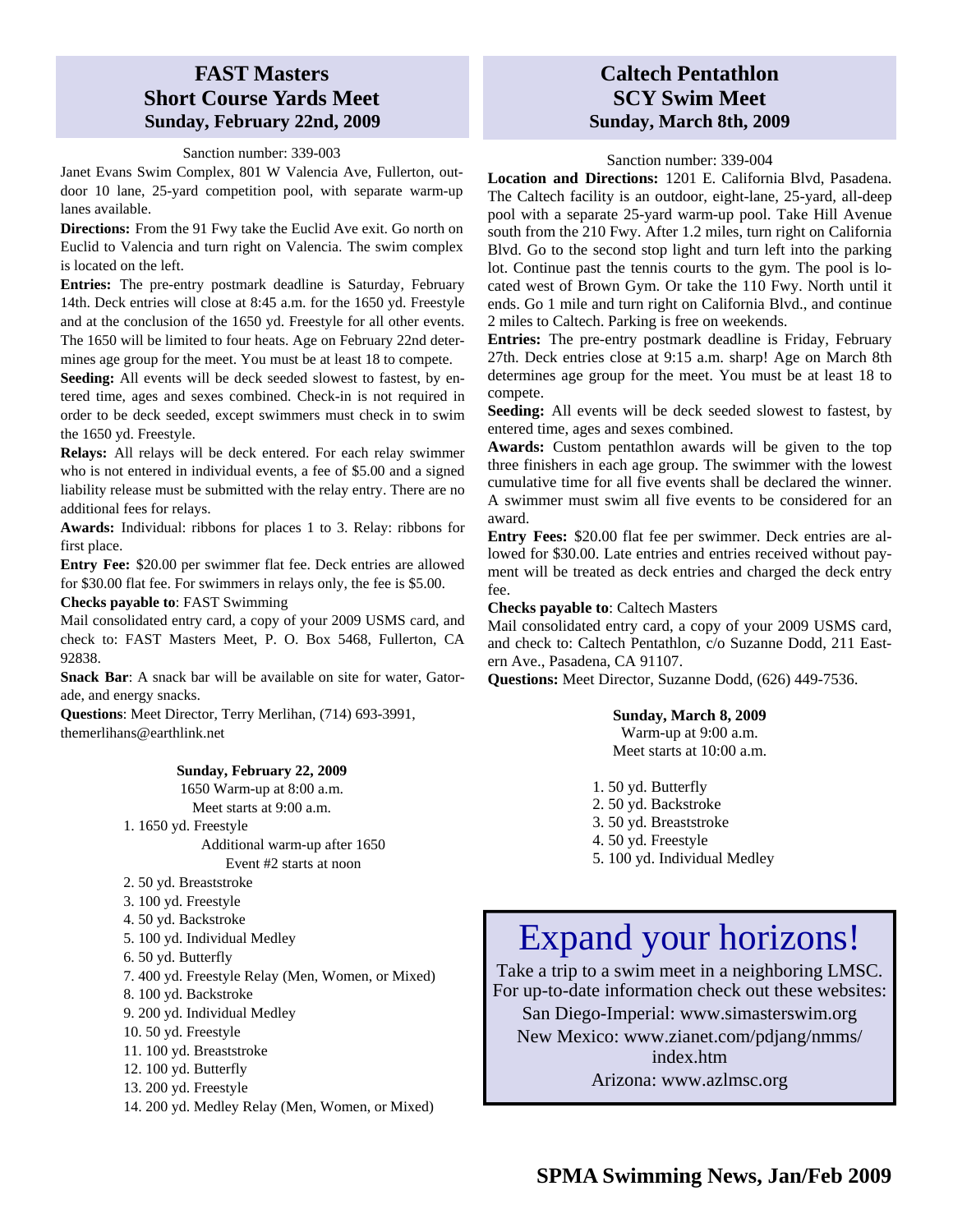# **Santa Clarita Masters SCY Swim Meet Saturday, March 21st, 2009**

#### Sanction number: 339-005

**Directions:** Santa Clarita Aquatic Center, 20850 Centre Pointe Pkwy. *From the north*, take I-5 to the Valencia Blvd exit in Valencia. Go east several miles (Valencia Blvd turns into Soledad Canyon Rd) to Ruether Ave. Turn right and cross over railroad tracks. Turn right at Centre Pointe Pkwy. Turn left into driveway for Aquatic Center. *From the south*, take I-5 to Hwy. 14 north. Exit at Golden Valley Rd. Turn left onto Golden Valley Rd. Turn right on Centre Point Pkwy. Make a right into the driveway for the Aquatic Center. Parking available in both upper and lower parking lots.

**Entries:** The pre-entry postmark deadline is Saturday, March 14th. Deck entries for the 1650 yd. Freestyle will close at 8:45 a.m., all other deck entries close at 11:00 a.m. Age on March 21st determines age group for the meet. You must be at least 18 to compete.

**Seeding:** All events will be deck seeded slowest to fastest, by entered time, ages and sexes combined. Check-in is not required in order to be deck seeded, except swimmers must check in to swim the 1650 yd. Freestyle and the 400 yd. Freestyle.

**Relays:** All relays will be deck entered. Relay fees are \$4.00 per relay due upon entry. For each relay swimmer who is not entered in individual events, a fee of \$5.00 and a signed liability release must be submitted with the relay entry.

**Awards:** Individual: SPMA ribbons for places 1 to 3. Relay: SPMA ribbons for first place.

**Entry Fees:** \$20.00 per swimmer flat fee. Deck entries allowed for a total of \$30.00.

**Checks payable to**: City of Santa Clarita. Mail consolidated entry card, a copy of your 2009 USMS card, and check to: Santa Clarita Aquatic Center, c/o Santa Clarita Masters Club, 20850 Centre Pointe Pkwy, Santa Clarita, CA 91355.

**Questions:** Meet Directors, Chris Lundie, (661) 286-4088, clundie@santa-clarita.com; Lance O'Keefe, (661) 250-3767, lokeefe@santa-clarita.com.

**Saturday, March 21, 2009** 

1650 warm-up at 8:00 a.m. 1650 starts at 9:00 a.m. 1. 1650 yd. Freestyle (check-in required) Additional warm-up after 1650

Event #2 starts at noon

- 2. 200 yd. Mixed Freestyle Relay
- 3. 100 yd. Butterfly
- 4. 200 yd. Freestyle
- 5. 100 yd. Breaststroke
- 6. 50 yd. Freestyle
- 7. 200 yd. Individual Medley
- 8. 400 yd. Freestyle (check-in required)
- 9. 100 yd. Backstroke
- 10. 50 yd. Butterfly
- 11. 400 yd. Individual Medley
- 12. 200 yd. Breaststroke
- 13. 100 yd. Freestyle
- 14. 50 yd. Backstroke
- 15. 200 yd. Butterfly
- 16. 100 yd. Individual Medley
- 17. 50 yd. Breaststroke
- 18. 200 yd. Backstroke
- 19. 200 yd. Mixed Medley Relay

# **Getting Ready for 2009**

By Ahelee Sue Osborn

Leading into an event such as the SPMA SCM Championships in December, coaches are fine-tuning a year of hard work. Months of technique practice, training, racing, building team membership, growing the competition team, and developing the novice team to get stronger. The plans started a long time ago and by now swimmers and teams are harvesting the bounty of best times, medals, and healthier lifestyles!

And so the page is now turned and we begin to look forward to swimming in 2009. The highlight of the year being the USMS Short Course National Championships in Clovis, California. Yes, the Nationals will be right here in California!

### http://www.usms.org/comp/scnats09/

While the vision of coached Masters swim teams training together with great camaraderie all year long is a nice idea, the truth is, the largest "club" falls under the team code, UNAT. Unattached swimmers! Luckily for these swimmers, there is USMS. Relatively untapped as of yet, the organization can be a great tool for our unattached swimmers once they learn how to use it.

United States Masters Swimming is organized by a huge team of volunteer "swimming people" who have various levels of experience in fields necessary to run a national sport federation. They have created a dynamic and flexible calendar of programs and swimming events that serve every level of adult swimmer, whether they swim alone for fitness or on a competitive team. There are postal events that can be swum individually or as a team right in your own home pool! These events serve as preparation for distance, open water swimming, and even triathlons. And there are well-organized pool competitions locally and nationally.

Historically, the first big USMS event of the year is "THE ONE HOUR SWIM." It's an individual event, a team event, and a national championship event. How many yards can you swim in One Hour? You will need a counter who can time and record your splits — and half a lane.

How can you get ready to swim your best One Hour Swim?

Long distance sets that help you find a 100 pace you can repeat and maintain for an extended period of time. Repeat even-paced 500s, 400s, 300s with short rest.

Coach Gerry Rodrigues (UCLA Masters) organizes his swimmers by their 100 yard pace to swim side by side so that they can push each other by competing to perform maximum speed and distance over One Hour! NOVA swimmers prepare by swimming "The Triple Crown," a series of three practices to build their freestyle endurance.

Do you swim without a coach and need to work on your freestyle technique? Maybe educate yourself even if you do have a coach? My favorite website to review great swimming drills and improving technique is www.GoSwim.tv

Check out the freestyle page:

#### http://www.goswim.tv/entries/c/12/freestyle.html

My last tip for a great One Hour Swim: *Perfect your streamline off the wall*! Then use that perfect streamline on every single wall during your One Hour Swim. If you need help with this, catch me at a meet, come to one of my NOVA Masters workouts in Irvine, or sit down with a friend and watch some videos of the great freestylers on You-Tube. Then get in the pool and tweak each other into perfect streamline!

Entry information for the 2009 One Hour Swim and pace charts can be found here:

http://www.usms.org/longdist/ldnats09/1hrentry.pdf

Whether you swim on a Masters team, in the lap swim lanes, or with a few buddies at a health club, plan some USMS programs or events in your 2009 calendar to help keep your training and swim practice on track all year.

### Go SPMA!

*Ahelee Sue Osborn is the SPMA Coaches Committee Chair, and coaches for Irvine Novaquatics. She can be reached at*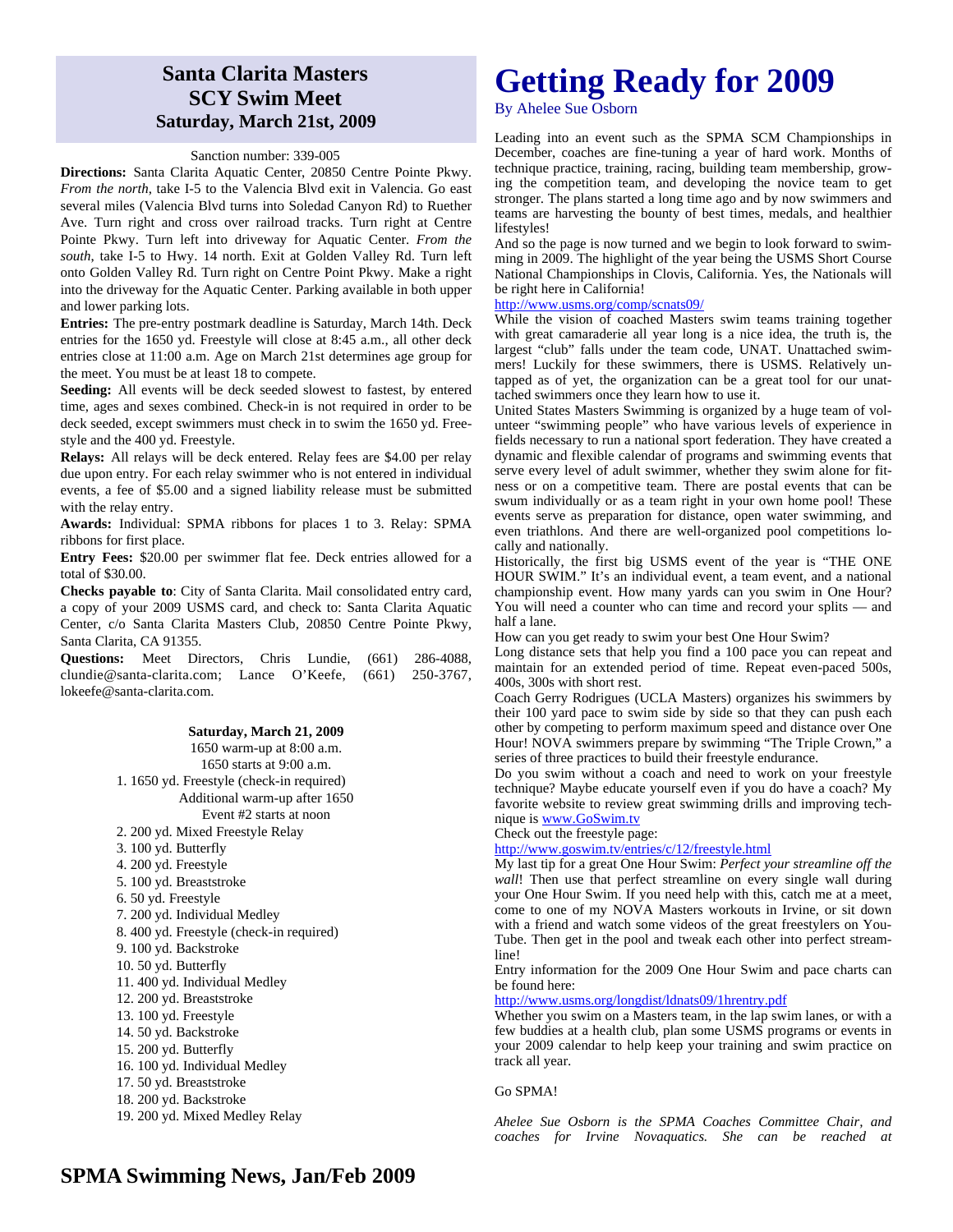# **Exercising for your Brain By Jessica Seaton**

There is more and more evidence that exercise is important for optimal brain function. A new book, *SPARK: The Revolutionary New Science of Exercise and the Brain* by John Ratey, M.D. examines exercise and the brain in detail. An interview with Dr. Ratey can also be found on *The Brain Science Podcast with Dr. Ginger Campbell*. Dr. Ratey, a psychiatrist, looks at how exercise affects learning, stress, anxiety, depression, attention deficit, addiction, hormonal changes in women and aging. In this article I will review some of his material on learning and aging.

There is ample evidence that shows exercise is important for learning. Sadly, many schools have eliminated their PE programs, falsely believing this will help children to focus on reading and math. The opposite is true. The California Department of Education (CDE) did a series of studies and showed that students with higher fitness scores also had higher test scores. This held true within the lower-income student groups as well. The CDE issued a recommendation that schoolchildren participate in one hour or more of moderate to vigorous physical activity a day.

How does exercise improve learning in children and adults?

1. It improves alertness, attention, and motivation by balancing the stimulatory and inhibitory neurotransmitters, the molecules responsible for communication between nerve cells (neurons) or neural signaling. Dr. Ratey says, "I tell people that going for a run is like taking a little bit of Prozac and a little bit of Ritalin because, like the drugs, exercise elevates these neurotransmitters."

2. It improves the brain circuitry. The class of molecules responsible for building and maintaining the circuitry in the brain are called neurotrophins. The most prominent of these molecules is called brainderived neurotrophic factor (BDNF). Dr. Ratey calls BDNF "Miracle-Gro for the brain." BDNF is found particularly in the hippocampus, an area responsible for long-term memory, and is crucial for learning, and vulnerable to degenerative diseases. Exercise elevates BDNF in the brain. Mouse studies have shown that the more a mouse runs, the higher the levels of BDNF. A German study on humans performed in 2007 showed that people learn vocabulary words 20% faster after exercising than they did prior to exercising. The rate of learning correlated with levels of BDNF in the brain.

3. It encourages the development of new nerve cells from stem cells in the hippocampus. BDNF is the agent responsible for this. In addition to BDNF, exercise stimulates the brain to produce other factors: IGF-1 (insulin-like growth factor), which is important for learning and works with insulin, VEGF (vascular endothelial growth factor), which builds more capillaries in the brain and the body, FGF-2 (fibroblast growth factor), which is important in long-term memory and for making new brain cells. These factors are all reduced with aging, stress, and depression. Exercise helps counteract this.

An interesting experiment was done in 2007 on 40 adults aged 50-64 measuring cognitive flexibility by having them rattle off alternative uses for common objects (for example a newspaper is for reading, lining a birdcage, wrapping fish, and so forth). Half the people watched a movie and the other half exercised. They were tested prior to the intervention, right after, and then 20 minutes later. While the movie watchers showed no change, the runners improved their processing speed and cognitive flexibility, important for creative thinking, after just one workout.

Most of these studies refer to aerobic exercise. However, complex physical activities have also been shown to be important and stimulate different parts of the brain. Doing drills, especially unfamiliar drills, would be one way for swimmers to add a complex physical activity into their aquatic workout. Another would be to add in dry-land exercises that require complex movements emphasizing coordination and balance, such as yoga, tennis, and dancing. Learning new motor skills enhances your brain's circuitry.

As swimmers we know that exercise improves the quality of our life and keeps us healthier as we age. Dr. Ratey confirms this: "The same things that kill the body kill the brain." Higher daily energy expenditure, ideally the equivalent of 12 hours of walking per week) was found to bestow an up to 20% lower chance of being cognitively impaired in the Nurses Health Study.

As we age a certain number of neurons die off. With enough stimulation new growth will occur and brain will rewire itself, avoiding the dead or damaged areas. If the decay outpaces the new growth, mental and physical problems like Alzheimer's and Parkinson's disease can occur. If the blood supply through the capillaries is less than adequate, connections between neurons will die off and then the neurons themselves will die. BDNF and VEGF naturally decrease with age, contributing to fewer new neurons and capillaries. After age 40, we lose about 5% of our overall brain volume per decade up until age 70. After that, the decline can be more rapid. This bleak picture does have an upside: exercise can greatly diminish the deterioration. A recent study on retirees over a 4 year period found that those who exercised regularly maintained their blood flow in the brain, whereas the inactive group had a significant loss of blood flow.

The ways in which exercise helps you:

1. Strengthens the cardiovascular system. People with heart disease are more likely to develop Alzheimer's dementia. Blood pressure is reduced through strengthening the heart muscle. Lower blood pressure puts less pressure on the body and the brain. As discussed earlier, contracting muscles produce VEGF and FGF-2, which not only promote good neural circuitry and promote growth of new brain cells, they also help promote the growth of new blood vessels. This helps protect the brain during future blockages and can counteract some damage to blood vessels. Exercise also increases nitric acid, which helps relax the blood vessels, thus widening the vessels and increasing the blood volume. Exercise also prevents hardening of the arteries in the brain.

2. Exercise regulates the brain's fuel, glucose. High levels of glucose has been associated with an increased risk of Alzheimer's disease, as well as stroke, low levels of BDNF, and other damage to neurons. By increasing IGF-1, exercise helps regulate insulin, improves brain circuitry, and increases BDNF, thus encouraging new cell growth.

3. Exercise reduces obesity. While simply being overweight doubles the chances of developing dementia, it is not entirely clear whether overweight but fit people have the same risk as unfit people.

4. Exercise elevates your stress threshold, thus allowing you to better handle stress. High levels of the stress hormone cortisol have been associated with dementia and depression.

5. Exercise improves your mood and motivation. Exercise not only balances neurotransmitters, but in particular, exercise raises the levels of dopamine, which normally diminishes with age. Dopamine is the major neurotransmitter for the motivation and reward areas. Once you're exercising, the increased levels of dopamine can keep you motivated to do many things in life. In older individuals apathy can be the beginning of the end. Research has also shown that not only can depression lead to dementia, but a generally poor attitude can as well. Lifting your mood also enhances your chances of having more social contacts, another way to stave off dementia.

6. Moderate exercise enhances the immune system. Inactivity is a risk factor for many cancers. Poorly functioning immune systems can lead to chronic inflammation, one of the risk factors for dementia, atherosclerosis, and other conditions.

7. Exercise in general strengthens your bones. Most doctors agree that swimming alone is not enough to strengthen your bones. However, most swimmers are generally more active, and that, too, will strengthen your bones. Lifting weights to help prevent osteoporosis also releases growth factors, such as BDNF, that keep the neurons well-connected.

Dr. Ratey advocates doing aerobic exercise four days a week from 30 minutes to an hour. He also recommends weight lifting or using resistance machines twice a week, doing three sets of 10 to 15 repetitions. Alternatively, any other impact exercise would do, such as running, jumping rope, basketball, or tennis. He also recommends balance and flexibility exercises twice a week for 30 minutes. These activities would include yoga, Pilates, tai chi, martial arts, and dance. In addition to physical exercise, Dr. Ratey also recommends exercising the mind by learning and doing new things, as well as maintaining a social life. With Masters swimming we have a built-in social life!

*Jessica Seaton, D.C., is a chiropractic orthopedist in private practice in West Los Angeles. She has been swimming with West Hollywood Aquatics for over 18 years. She can be reached at (310) 470-0282.*